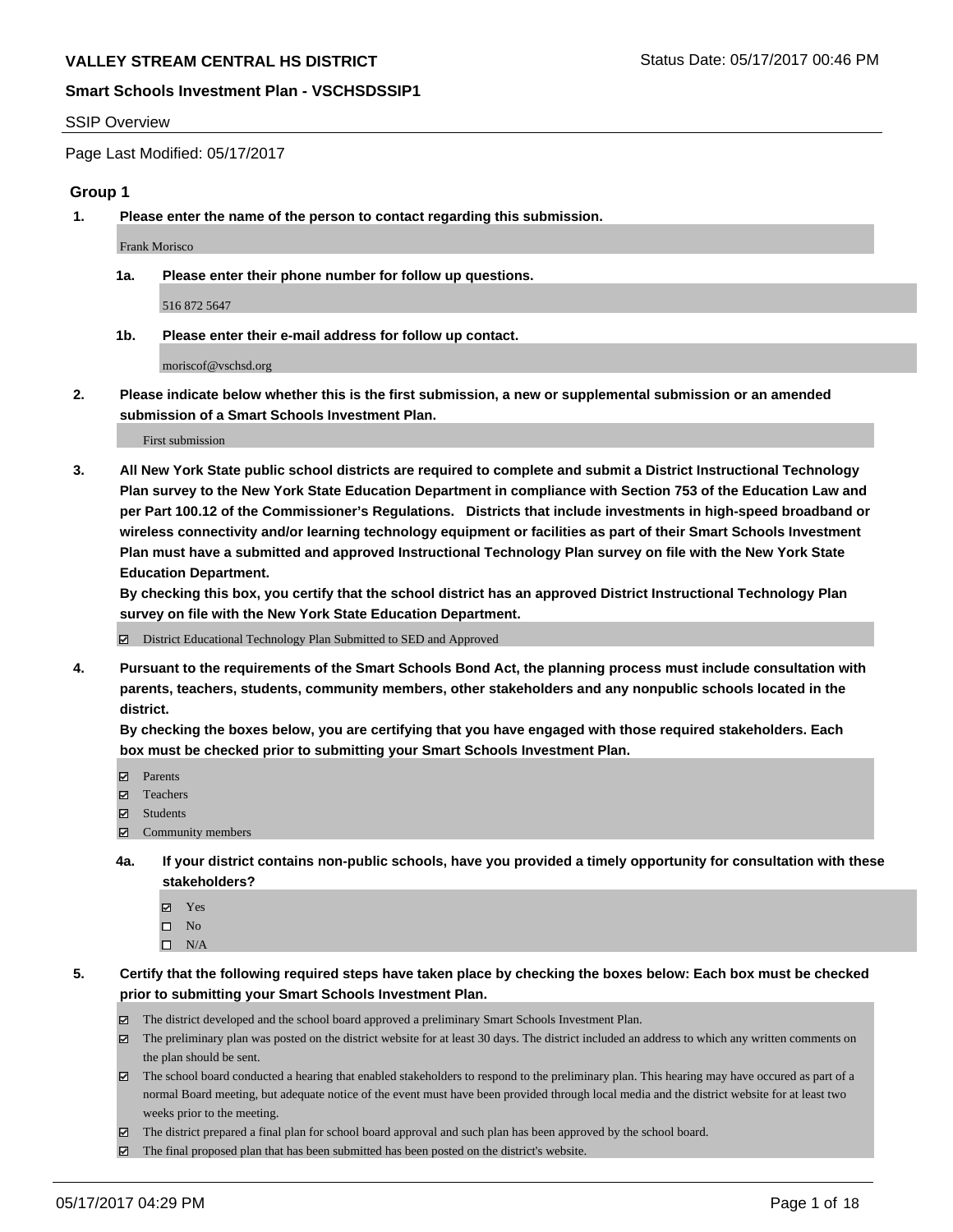# **Smart Schools Investment Plan - VSCHSDSSIP1**

## SSIP Overview

Page Last Modified: 05/17/2017

**5a. Please upload the proposed Smart Schools Investment Plan (SSIP) that was posted on the district's website, along with any supporting materials. Note that this should be different than your recently submitted Educational Technology Survey. The Final SSIP, as approved by the School Board, should also be posted on the website and remain there during the course of the projects contained therein.**

SSBA Proposal SIP Final to Website July 2016.pdf

**5b. Enter the webpage address where the final Smart Schools Investment Plan is posted. The Plan should remain posted for the life of the included projects.**

http://www.vschsd.org/Assets/District\_Technology\_Documents/071516\_Final\_Investment\_Plan\_July\_2016.pdf?t=636041849309070000

**6. Please enter an estimate of the total number of students and staff that will benefit from this Smart Schools Investment Plan based on the cumulative projects submitted to date.**

5,500

**7. An LEA/School District may partner with one or more other LEA/School Districts to form a consortium to pool Smart Schools Bond Act funds for a project that meets all other Smart School Bond Act requirements. Each school district participating in the consortium will need to file an approved Smart Schools Investment Plan for the project and submit a signed Memorandum of Understanding that sets forth the details of the consortium including the roles of each respective district.**

 $\Box$  The district plans to participate in a consortium to partner with other school district(s) to implement a Smart Schools project.

**8. Please enter the name and 6-digit SED Code for each LEA/School District participating in the Consortium.**

| <b>Partner LEA/District</b> | <b>ISED BEDS Code</b> |
|-----------------------------|-----------------------|
| (No Response)               | (No Response)         |

**9. Please upload a signed Memorandum of Understanding with all of the participating Consortium partners.**

(No Response)

**10. Your district's Smart Schools Bond Act Allocation is:**

\$1,954,631

**11. Enter the budget sub-allocations by category that you are submitting for approval at this time. If you are not budgeting SSBA funds for a category, please enter 0 (zero.) If the value entered is \$0, you will not be required to complete that survey question.**

|                                       | Sub-        |
|---------------------------------------|-------------|
|                                       | Allocations |
| <b>School Connectivity</b>            | 0           |
| Connectivity Projects for Communities | 0           |
| <b>Classroom Technology</b>           | 0           |
| Pre-Kindergarten Classrooms           | 0           |
| Replace Transportable Classrooms      | 0           |
| <b>High-Tech Security Features</b>    | 1,954,631   |
| Totals:                               | 1,954,631   |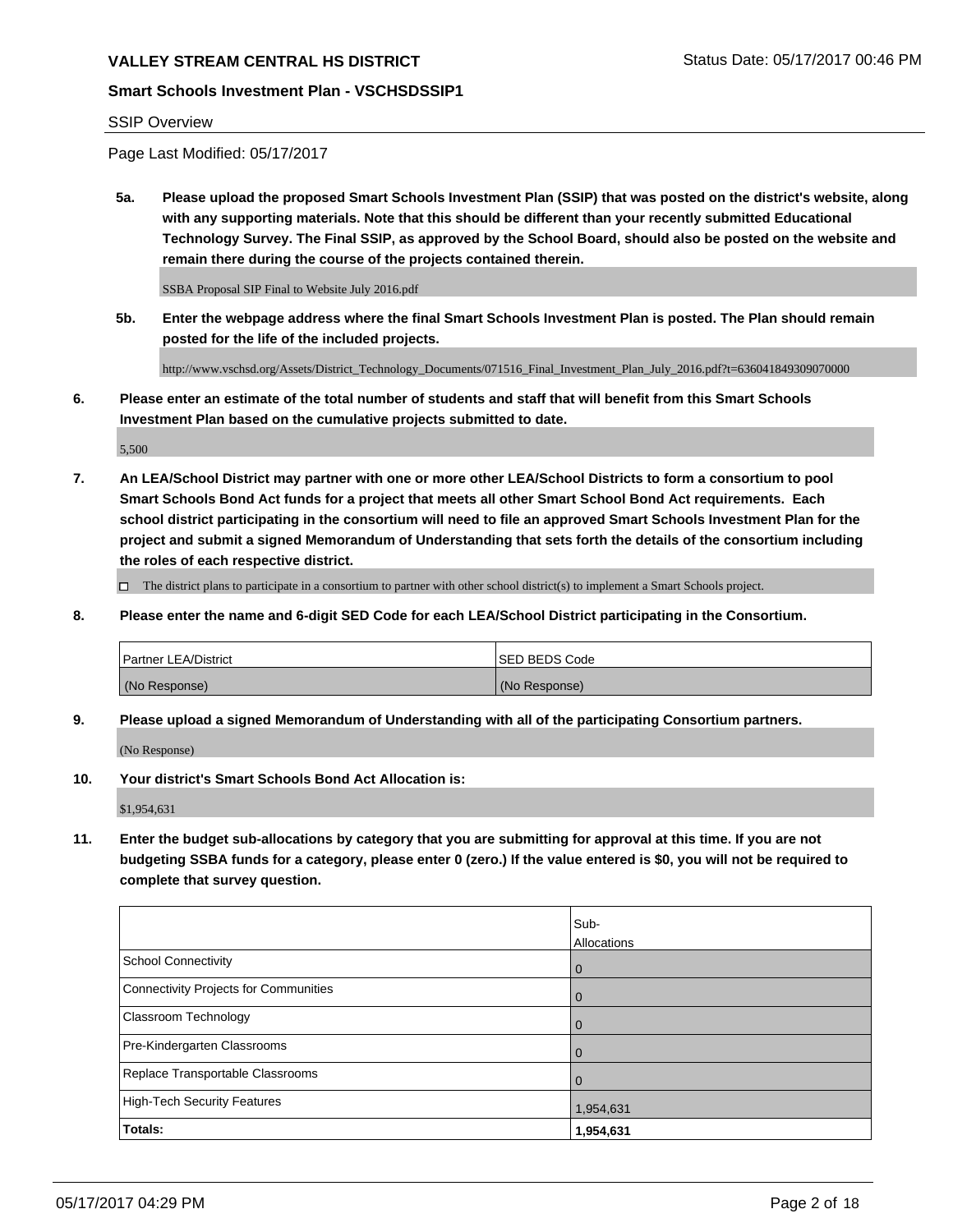#### School Connectivity

Page Last Modified: 05/17/2017

## **Group 1**

- **1. In order for students and faculty to receive the maximum benefit from the technology made available under the Smart Schools Bond Act, their school buildings must possess sufficient connectivity infrastructure to ensure that devices can be used during the school day. Smart Schools Investment Plans must demonstrate that:**
	- **sufficient infrastructure that meets the Federal Communications Commission's 100 Mbps per 1,000 students standard currently exists in the buildings where new devices will be deployed, or**
	- **is a planned use of a portion of Smart Schools Bond Act funds, or**
	- **is under development through another funding source.**

**Smart Schools Bond Act funds used for technology infrastructure or classroom technology investments must increase the number of school buildings that meet or exceed the minimum speed standard of 100 Mbps per 1,000 students and staff within 12 months. This standard may be met on either a contracted 24/7 firm service or a "burstable" capability. If the standard is met under the burstable criteria, it must be:**

**1. Specifically codified in a service contract with a provider, and**

**2. Guaranteed to be available to all students and devices as needed, particularly during periods of high demand, such as computer-based testing (CBT) periods.**

**Please describe how your district already meets or is planning to meet this standard within 12 months of plan submission.**

(No Response)

- **1a. If a district believes that it will be impossible to meet this standard within 12 months, it may apply for a waiver of this requirement, as described on the Smart Schools website. The waiver must be filed and approved by SED prior to submitting this survey.**
	- By checking this box, you are certifying that the school district has an approved waiver of this requirement on file with the New York State Education Department.

#### **2. Connectivity Speed Calculator (Required)**

|                         | l Number of<br><b>Students</b> | Multiply by<br>100 Kbps | Divide by 1000   Current Speed<br>to Convert to<br>Required<br>l Speed in Mb | in Mb            | Expected<br>Speed to be<br>Attained Within Required<br>12 Months | <b>Expected Date</b><br>When<br>Speed Will be<br><b>Met</b> |
|-------------------------|--------------------------------|-------------------------|------------------------------------------------------------------------------|------------------|------------------------------------------------------------------|-------------------------------------------------------------|
| <b>Calculated Speed</b> | (No<br>Response)               | (No Response)           | (No<br>Response)                                                             | (No<br>Response) | (No<br>Response)                                                 | l (No<br>Response)                                          |

## **3. Describe how you intend to use Smart Schools Bond Act funds for high-speed broadband and/or wireless connectivity projects in school buildings.**

(No Response)

**4. Describe the linkage between the district's District Instructional Technology Plan and the proposed projects. (There should be a link between your response to this question and your response to Question 1 in Part E. Curriculum and Instruction "What are the district's plans to use digital connectivity and technology to improve teaching and learning?)**

(No Response)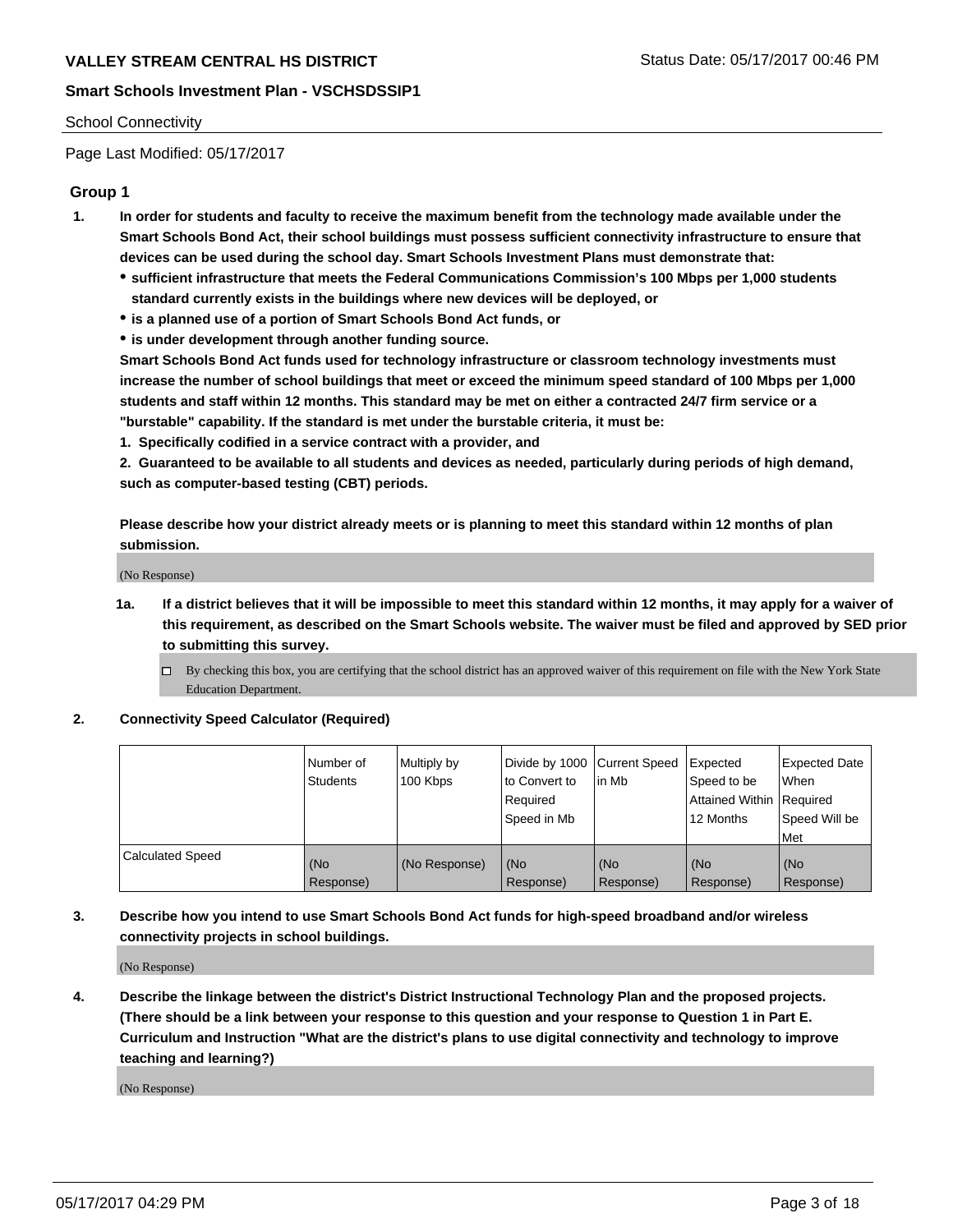# VALLEY STREAM CENTRAL HS DISTRICT **STATUS AND STATUS STATUS DATE: 05/17/2017 00:46 PM**

## **Smart Schools Investment Plan - VSCHSDSSIP1**

#### School Connectivity

Page Last Modified: 05/17/2017

**5. If the district wishes to have students and staff access the Internet from wireless devices within the school building, or in close proximity to it, it must first ensure that it has a robust Wi-Fi network in place that has sufficient bandwidth to meet user demand.**

**Please describe how you have quantified this demand and how you plan to meet this demand.**

(No Response)

**6. As indicated on Page 5 of the guidance, the Office of Facilities Planning will have to conduct a preliminary review of all capital projects, including connectivity projects.**

**Please indicate on a separate row each project number given to you by the Office of Facilities Planning.**

| Project Number |  |
|----------------|--|
| (No Response)  |  |

**7. Certain high-tech security and connectivity infrastructure projects may be eligible for an expedited review process as determined by the Office of Facilities Planning.**

**Was your project deemed eligible for streamlined review?**

(No Response)

**8. Include the name and license number of the architect or engineer of record.**

| Name          | License Number |
|---------------|----------------|
| (No Response) | (No Response)  |

**9. If you are submitting an allocation for School Connectivity complete this table.**

**Note that the calculated Total at the bottom of the table must equal the Total allocation for this category that you entered in the SSIP Overview overall budget.** 

|                                            | Sub-          |
|--------------------------------------------|---------------|
|                                            | Allocation    |
| Network/Access Costs                       | (No Response) |
| Outside Plant Costs                        | (No Response) |
| School Internal Connections and Components | (No Response) |
| <b>Professional Services</b>               | (No Response) |
| Testing                                    | (No Response) |
| <b>Other Upfront Costs</b>                 | (No Response) |
| <b>Other Costs</b>                         | (No Response) |
| Totals:                                    | 0             |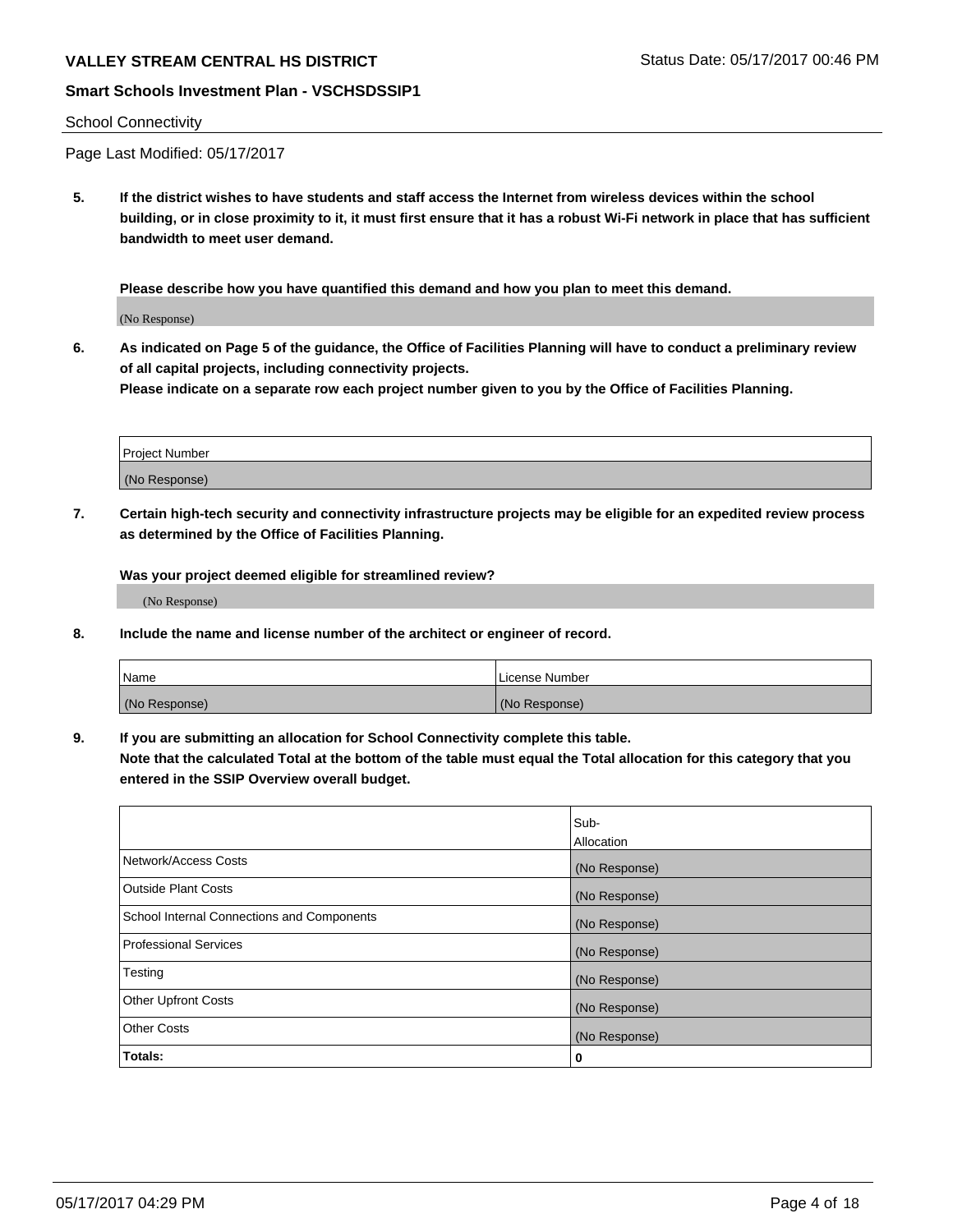# VALLEY STREAM CENTRAL HS DISTRICT **STATUS AND STATUS DATE: 05/17/2017 00:46 PM**

## **Smart Schools Investment Plan - VSCHSDSSIP1**

#### School Connectivity

Page Last Modified: 05/17/2017

**10. Please detail the type, quantity, per unit cost and total cost of the eligible items under each sub-category. This is especially important for any expenditures listed under the "Other" category. All expenditures must be eligible for tax-exempt financing to be reimbursed through the SSBA. Sufficient detail must be provided so that we can verify this is the case. If you have any questions, please contact us directly through smartschools@nysed.gov. NOTE: Wireless Access Points should be included in this category, not under Classroom Educational Technology, except those that will be loaned/purchased for nonpublic schools.**

| Select the allowable expenditure | Item to be purchased | Quantity      | Cost per Item | Total Cost    |
|----------------------------------|----------------------|---------------|---------------|---------------|
| type.                            |                      |               |               |               |
| Repeat to add another item under |                      |               |               |               |
| each type.                       |                      |               |               |               |
| (No Response)                    | (No Response)        | (No Response) | (No Response) | (No Response) |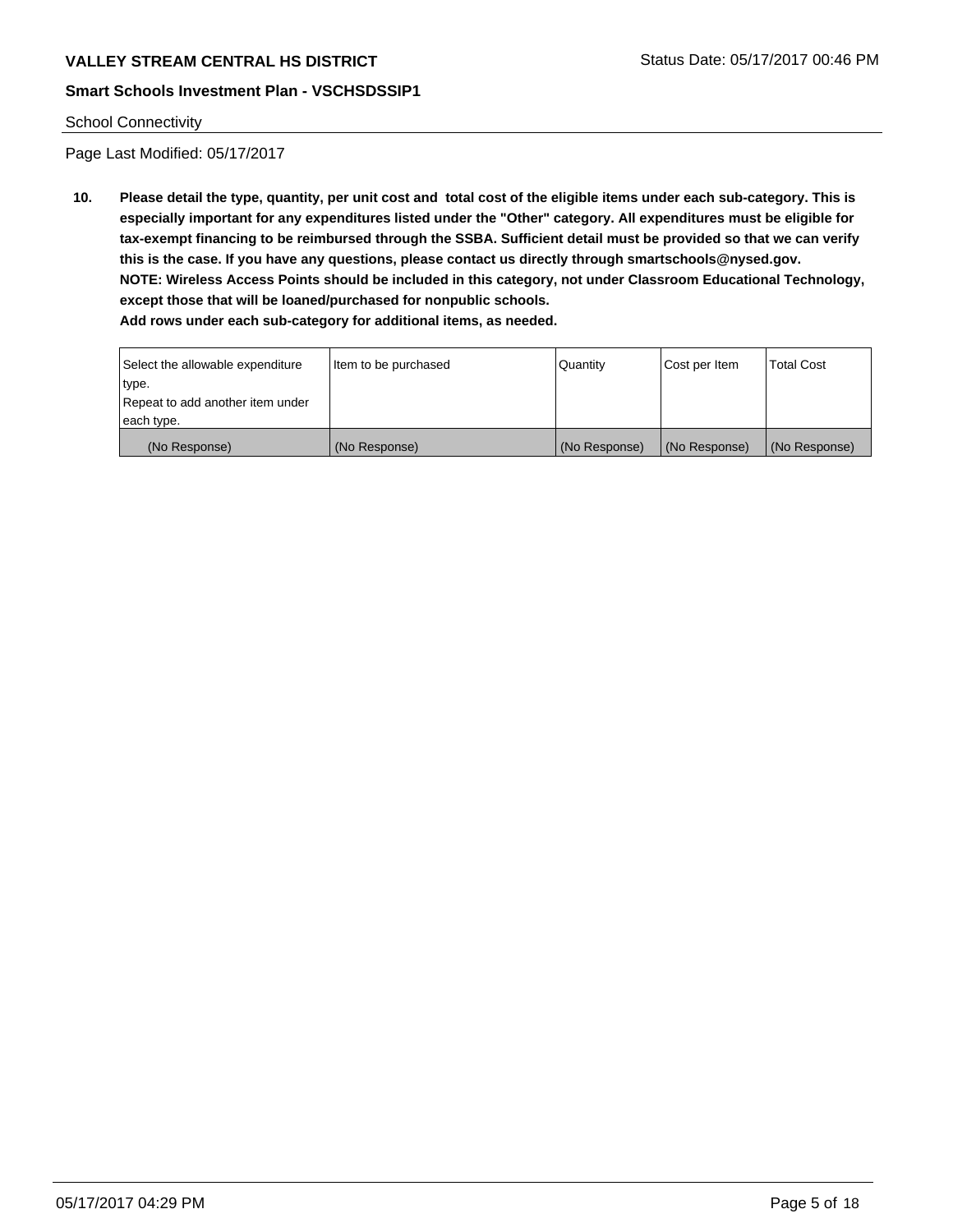Community Connectivity (Broadband and Wireless)

Page Last Modified: 05/17/2017

## **Group 1**

**1. Describe how you intend to use Smart Schools Bond Act funds for high-speed broadband and/or wireless connectivity projects in the community.**

(No Response)

**2. Please describe how the proposed project(s) will promote student achievement and increase student and/or staff access to the Internet in a manner that enhances student learning and/or instruction outside of the school day and/or school building.**

(No Response)

**3. Community connectivity projects must comply with all the necessary local building codes and regulations (building and related permits are not required prior to plan submission).**

 $\Box$  I certify that we will comply with all the necessary local building codes and regulations.

**4. Please describe the physical location of the proposed investment.**

(No Response)

**5. Please provide the initial list of partners participating in the Community Connectivity Broadband Project, along with their Federal Tax Identification (Employer Identification) number.**

| <b>Project Partners</b> | Federal ID#     |
|-------------------------|-----------------|
| (No Response)           | l (No Response) |

**6. If you are submitting an allocation for Community Connectivity, complete this table. Note that the calculated Total at the bottom of the table must equal the Total allocation for this category that you entered in the SSIP Overview overall budget.**

|                                    | Sub-Allocation |
|------------------------------------|----------------|
| Network/Access Costs               | (No Response)  |
| Outside Plant Costs                | (No Response)  |
| <b>Tower Costs</b>                 | (No Response)  |
| <b>Customer Premises Equipment</b> | (No Response)  |
| <b>Professional Services</b>       | (No Response)  |
| Testing                            | (No Response)  |
| <b>Other Upfront Costs</b>         | (No Response)  |
| <b>Other Costs</b>                 | (No Response)  |
| Totals:                            | 0              |

**7. Please detail the type, quantity, per unit cost and total cost of the eligible items under each sub-category. This is especially important for any expenditures listed under the "Other" category. All expenditures must be capital-bond eligible to be reimbursed through the SSBA. If you have any questions, please contact us directly through smartschools@nysed.gov.**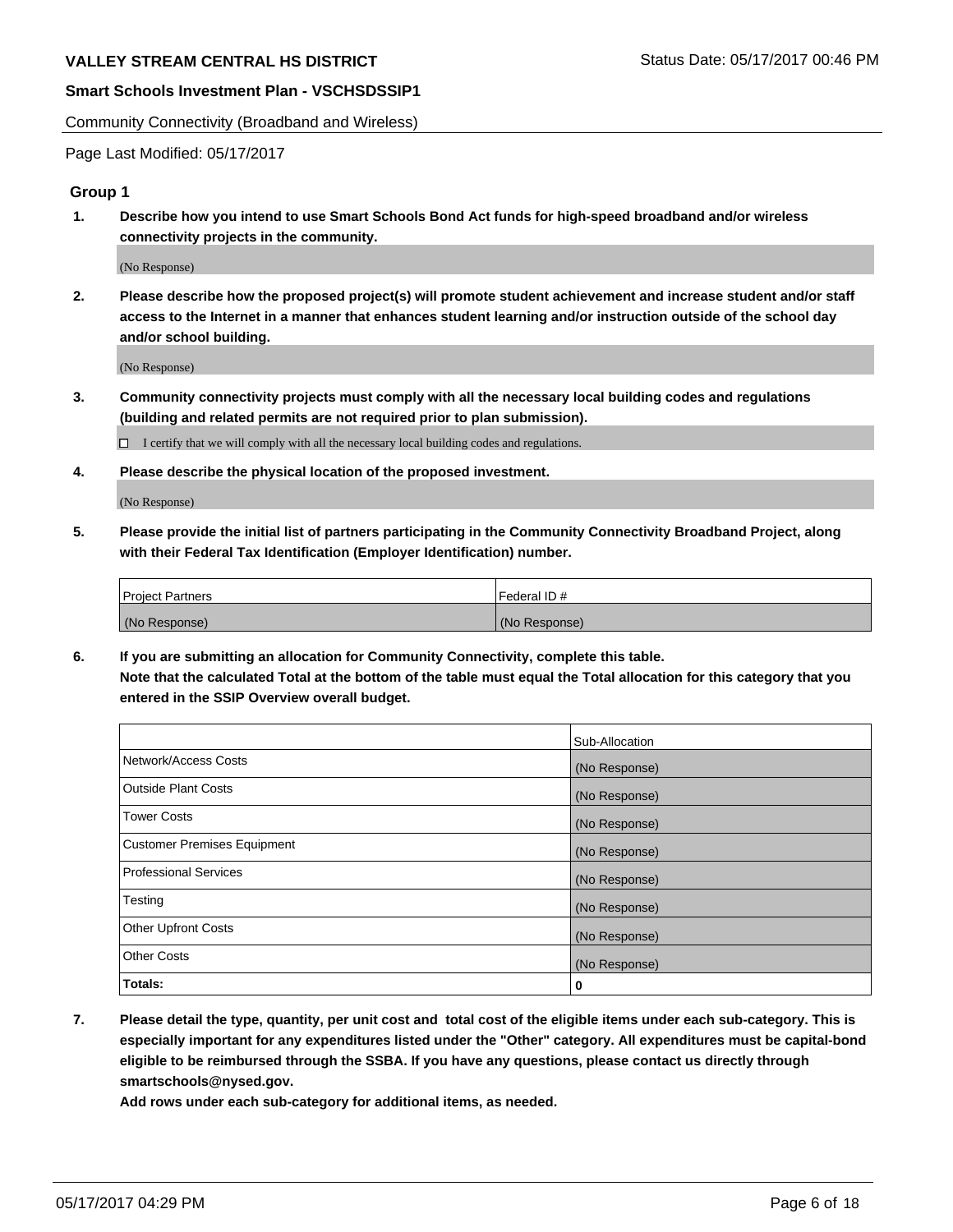# VALLEY STREAM CENTRAL HS DISTRICT **STATUS DATE: 05/17/2017 00:46 PM**

## **Smart Schools Investment Plan - VSCHSDSSIP1**

Community Connectivity (Broadband and Wireless)

| Select the allowable expenditure | Item to be purchased | Quantity      | Cost per Item | <b>Total Cost</b> |
|----------------------------------|----------------------|---------------|---------------|-------------------|
| type.                            |                      |               |               |                   |
| Repeat to add another item under |                      |               |               |                   |
| each type.                       |                      |               |               |                   |
| (No Response)                    | (No Response)        | (No Response) | (No Response) | (No Response)     |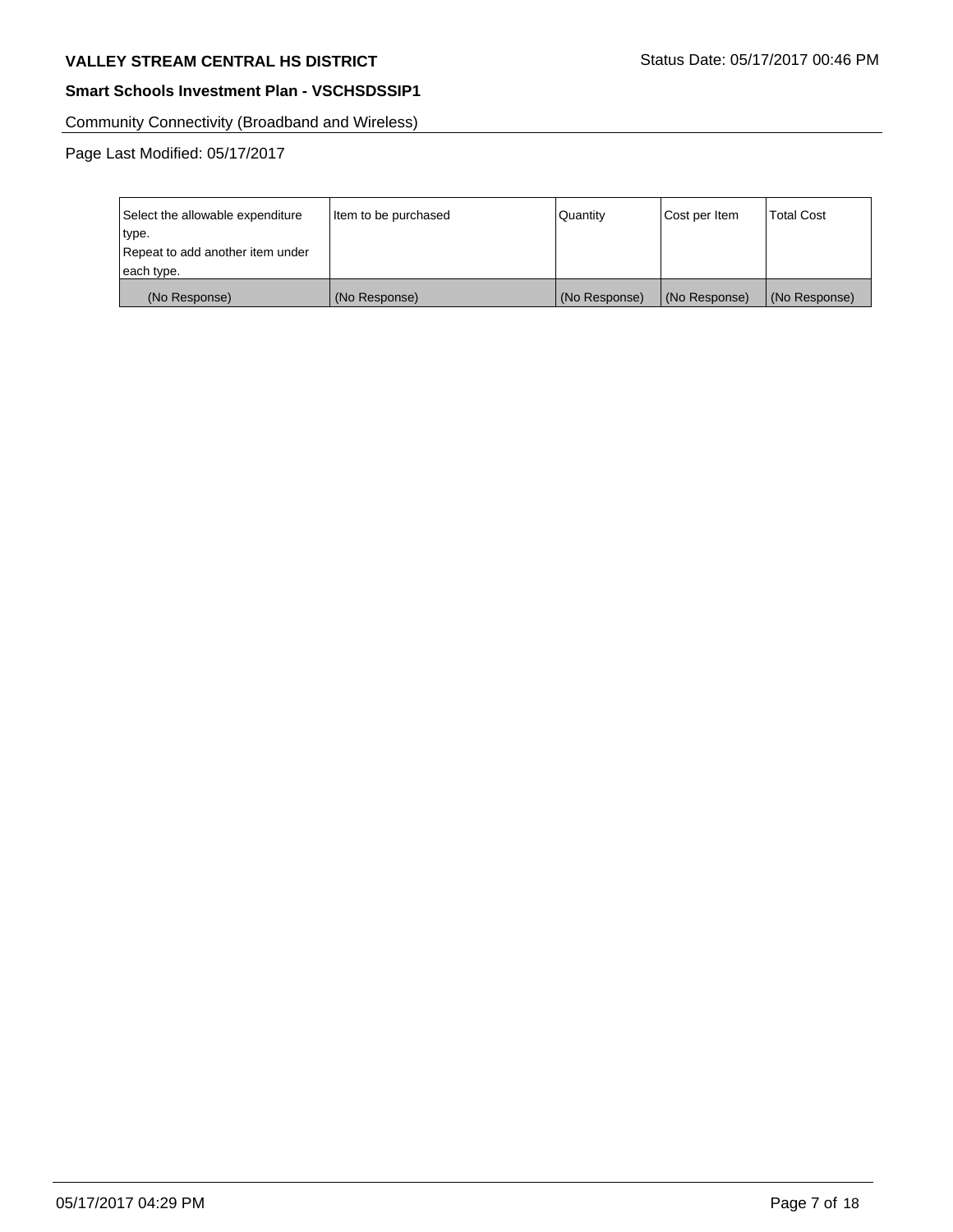## **Smart Schools Investment Plan - VSCHSDSSIP1**

#### Classroom Learning Technology

Page Last Modified: 05/17/2017

### **Questions**

**1. In order for students and faculty to receive the maximum benefit from the technology made available under the Smart Schools Bond Act, their school buildings must possess sufficient connectivity infrastructure to ensure that devices can be used during the school day. Smart Schools Investment Plans must demonstrate that sufficient infrastructure that meets the Federal Communications Commission's 100 Mbps per 1,000 students standard currently exists in the buildings where new devices will be deployed, or is a planned use of a portion of Smart Schools Bond Act funds, or is under development through another funding source.**

**Smart Schools Bond Act funds used for technology infrastructure or classroom technology investments must increase the number of school buildings that meet or exceed the minimum speed standard of 100 Mbps per 1,000 students and staff within 12 months. This standard may be met on either a contracted 24/7 firm service or a "burstable" capability. If the standard is met under the burstable criteria, it must be:**

- **1. Specifically codified in a service contract with a provider, and**
- **2. Guaranteed to be available to all students and devices as needed, particularly during periods of high demand, such as computer-based testing (CBT) periods.**

**Please describe how your district already meets or is planning to meet this standard within 12 months of plan submission.**

(No Response)

- **1a. If a district believes that it will be impossible to meet this standard within 12 months, it may apply for a waiver of this requirement, as described on the Smart Schools website. The waiver must be filed and approved by SED prior to submitting this survey.**
	- $\Box$  By checking this box, you are certifying that the school district has an approved waiver of this requirement on file with the New York State Education Department.

#### **2. Connectivity Speed Calculator (Required)**

|                         | Number of<br><b>Students</b> | Multiply by<br>100 Kbps | Divide by 1000 Current Speed<br>to Convert to<br>Required<br>Speed in Mb | lin Mb           | Expected<br>Speed to be<br>Attained Within Required<br>12 Months | <b>Expected Date</b><br><b>When</b><br>Speed Will be<br>Met |
|-------------------------|------------------------------|-------------------------|--------------------------------------------------------------------------|------------------|------------------------------------------------------------------|-------------------------------------------------------------|
| <b>Calculated Speed</b> | (No<br>Response)             | (No Response)           | (No<br>Response)                                                         | (No<br>Response) | (No<br>Response)                                                 | (No<br>Response)                                            |

**3. If the district wishes to have students and staff access the Internet from wireless devices within the school building, or in close proximity to it, it must first ensure that it has a robust Wi-Fi network in place that has sufficient bandwidth to meet user demand.**

**Please describe how you have quantified this demand and how you plan to meet this demand.**

(No Response)

**4. All New York State public school districts are required to complete and submit an Instructional Technology Plan survey to the New York State Education Department in compliance with Section 753 of the Education Law and per Part 100.12 of the Commissioner's Regulations.**

**Districts that include educational technology purchases as part of their Smart Schools Investment Plan must have a submitted and approved Instructional Technology Plan survey on file with the New York State Education Department.**

 $\Box$  By checking this box, you are certifying that the school district has an approved Instructional Technology Plan survey on file with the New York State Education Department.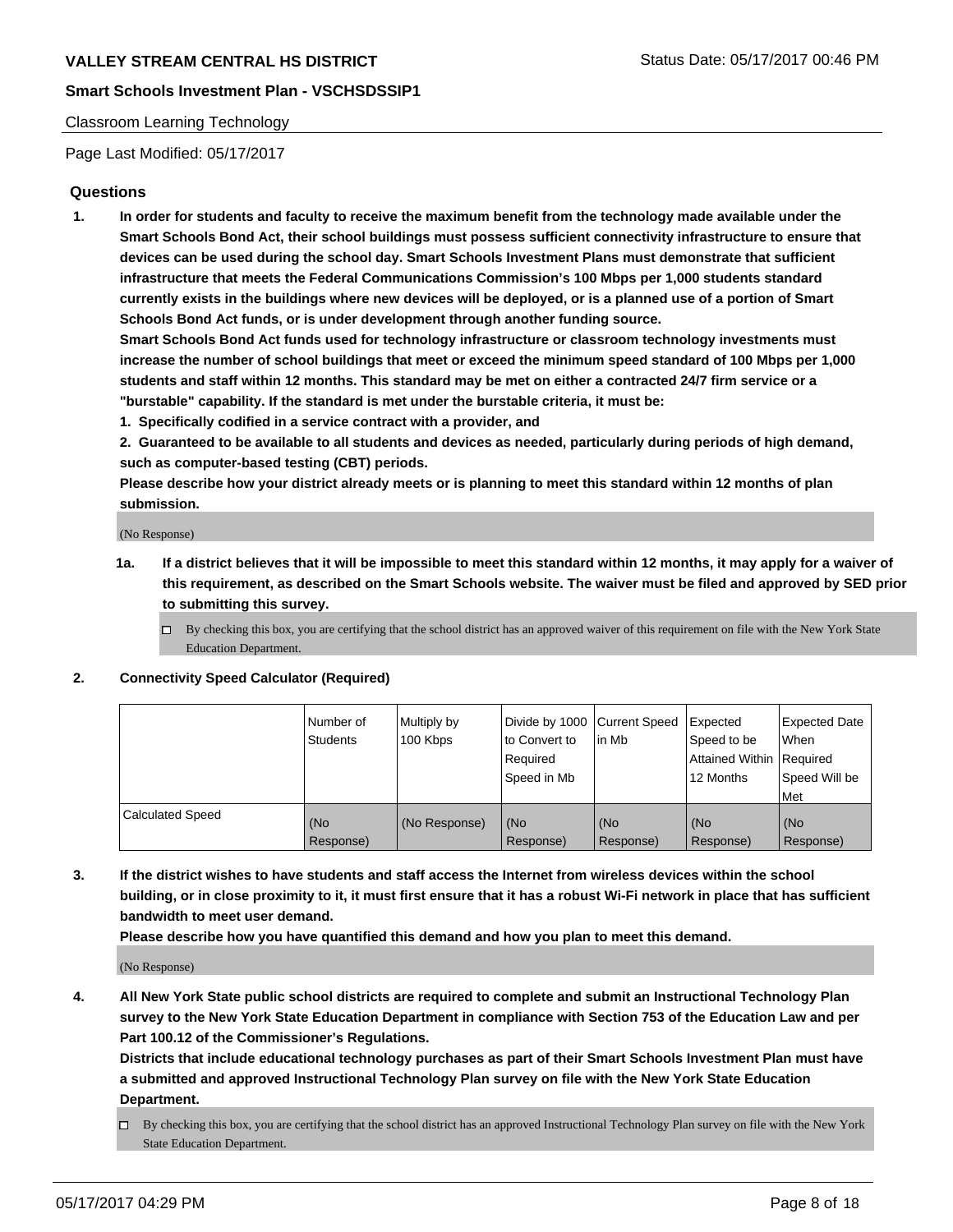## **Smart Schools Investment Plan - VSCHSDSSIP1**

#### Classroom Learning Technology

Page Last Modified: 05/17/2017

**5. Describe the devices you intend to purchase and their compatibility with existing or planned platforms or systems. Specifically address the adequacy of each facility's electrical, HVAC and other infrastructure necessary to install and support the operation of the planned technology.**

(No Response)

- **6. Describe how the proposed technology purchases will:**
	- **> enhance differentiated instruction;**
	- **> expand student learning inside and outside the classroom;**
	- **> benefit students with disabilities and English language learners; and**
	- **> contribute to the reduction of other learning gaps that have been identified within the district.**

**The expectation is that districts will place a priority on addressing the needs of students who struggle to succeed in a rigorous curriculum. Responses in this section should specifically address this concern and align with the district's Instructional Technology Plan (in particular Question 2 of E. Curriculum and Instruction: "Does the district's instructional technology plan address the needs of students with disabilities to ensure equitable access to instruction, materials and assessments?" and Question 3 of the same section: "Does the district's instructional technology plan address the provision of assistive technology specifically for students with disabilities to ensure access to and participation in the general curriculum?"**

(No Response)

**7. Where appropriate, describe how the proposed technology purchases will enhance ongoing communication with parents and other stakeholders and help the district facilitate technology-based regional partnerships, including distance learning and other efforts.**

(No Response)

**8. Describe the district's plan to provide professional development to ensure that administrators, teachers and staff can employ the technology purchased to enhance instruction successfully.**

**Note: This response should be aligned and expanded upon in accordance with your district's response to Question 1 of F. Professional Development of your Instructional Technology Plan: "Please provide a summary of professional development offered to teachers and staff, for the time period covered by this plan, to support technology to enhance teaching and learning. Please include topics, audience and method of delivery within your summary."**

(No Response)

- **9. Districts must contact the SUNY/CUNY teacher preparation program that supplies the largest number of the district's new teachers to request advice on innovative uses and best practices at the intersection of pedagogy and educational technology.**
	- By checking this box, you certify that you have contacted the SUNY/CUNY teacher preparation program that supplies the largest number of your new teachers to request advice on these issues.
	- **9a. Please enter the name of the SUNY or CUNY Institution that you contacted.**

(No Response)

**9b. Enter the primary Institution phone number.**

(No Response)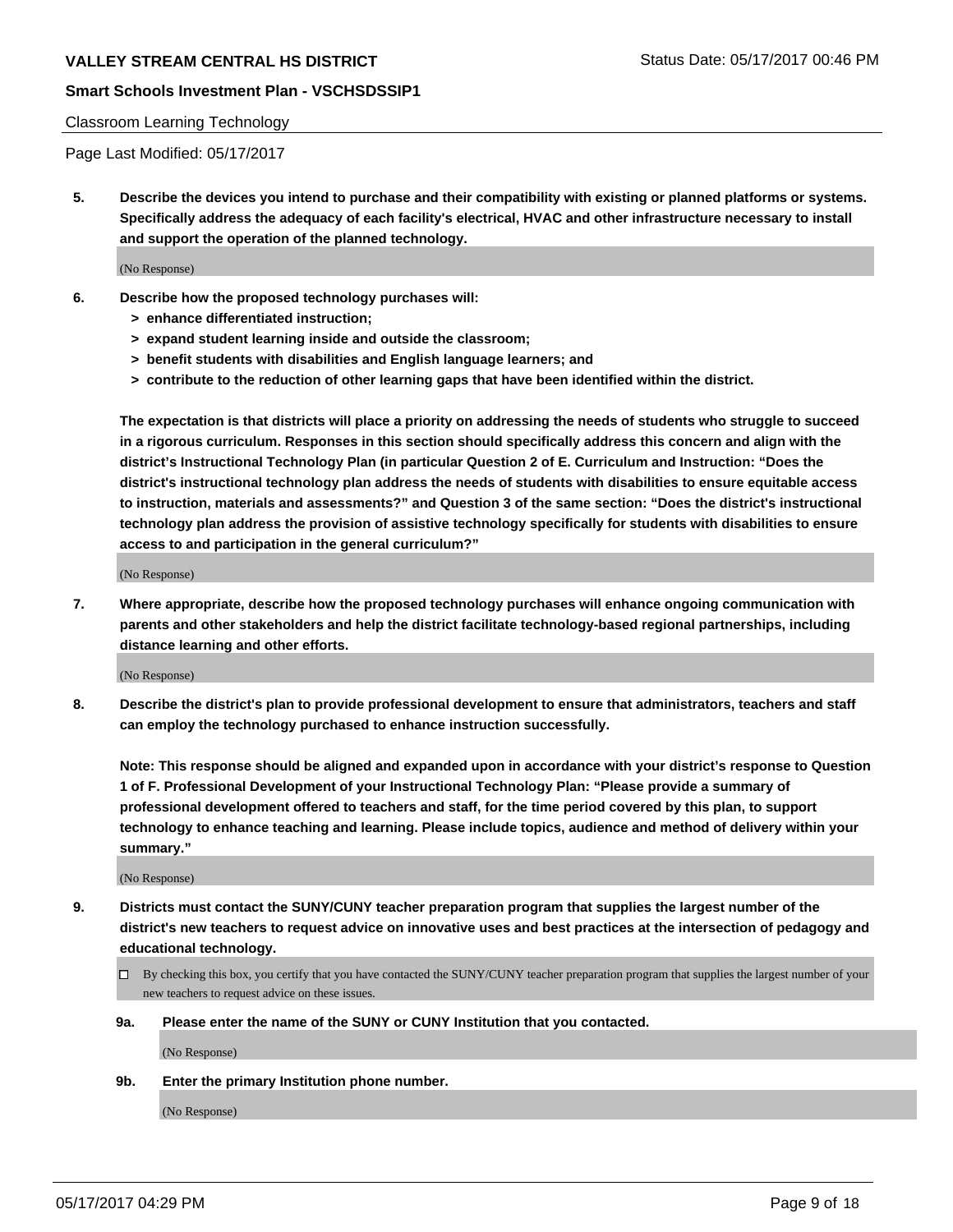## **Smart Schools Investment Plan - VSCHSDSSIP1**

#### Classroom Learning Technology

Page Last Modified: 05/17/2017

**9c. Enter the name of the contact person with whom you consulted and/or will be collaborating with on innovative uses of technology and best practices.**

(No Response)

**10. A district whose Smart Schools Investment Plan proposes the purchase of technology devices and other hardware must account for nonpublic schools in the district.**

**Are there nonpublic schools within your school district?**

Yes

 $\square$  No

**11. Nonpublic Classroom Technology Loan Calculator**

**The Smart Schools Bond Act provides that any Classroom Learning Technology purchases made using Smart Schools funds shall be lent, upon request, to nonpublic schools in the district. However, no school district shall be required to loan technology in amounts greater than the total obtained and spent on technology pursuant to the Smart Schools Bond Act and the value of such loan may not exceed the total of \$250 multiplied by the nonpublic school enrollment in the base year at the time of enactment.**

**See:**

**http://www.p12.nysed.gov/mgtserv/smart\_schools/docs/Smart\_Schools\_Bond\_Act\_Guidance\_04.27.15\_Final.pdf.**

|                                       | 1. Classroom<br>Technology | l 2. Public<br>Enrollment | 3. Nonpublic<br>Enrollment | l 4. Sum of<br>Public and | 15. Total Per<br>Pupil Sub- | 6. Total<br>Nonpublic Loan                                                                    |
|---------------------------------------|----------------------------|---------------------------|----------------------------|---------------------------|-----------------------------|-----------------------------------------------------------------------------------------------|
|                                       | Sub-allocation             | $(2014-15)$               | $(2014-15)$                | l Nonpublic               | allocation                  | Amount                                                                                        |
|                                       |                            |                           |                            | Enrollment                |                             |                                                                                               |
| Calculated Nonpublic Loan<br>  Amount |                            |                           |                            |                           |                             | (No Response)   (No Response)   (No Response)   (No Response)   (No Response)   (No Response) |

**12. To ensure the sustainability of technology purchases made with Smart Schools funds, districts must demonstrate a long-term plan to maintain and replace technology purchases supported by Smart Schools Bond Act funds. This sustainability plan shall demonstrate a district's capacity to support recurring costs of use that are ineligible for Smart Schools Bond Act funding such as device maintenance, technical support, Internet and wireless fees, maintenance of hotspots, staff professional development, building maintenance and the replacement of incidental items. Further, such a sustainability plan shall include a long-term plan for the replacement of purchased devices and equipment at the end of their useful life with other funding sources.**

 $\Box$  By checking this box, you certify that the district has a sustainability plan as described above.

**13. Districts must ensure that devices purchased with Smart Schools Bond funds will be distributed, prepared for use, maintained and supported appropriately. Districts must maintain detailed device inventories in accordance with generally accepted accounting principles.**

By checking this box, you certify that the district has a distribution and inventory management plan and system in place.

**14. If you are submitting an allocation for Classroom Learning Technology complete this table. Note that the calculated Total at the bottom of the table must equal the Total allocation for this category that you entered in the SSIP Overview overall budget.**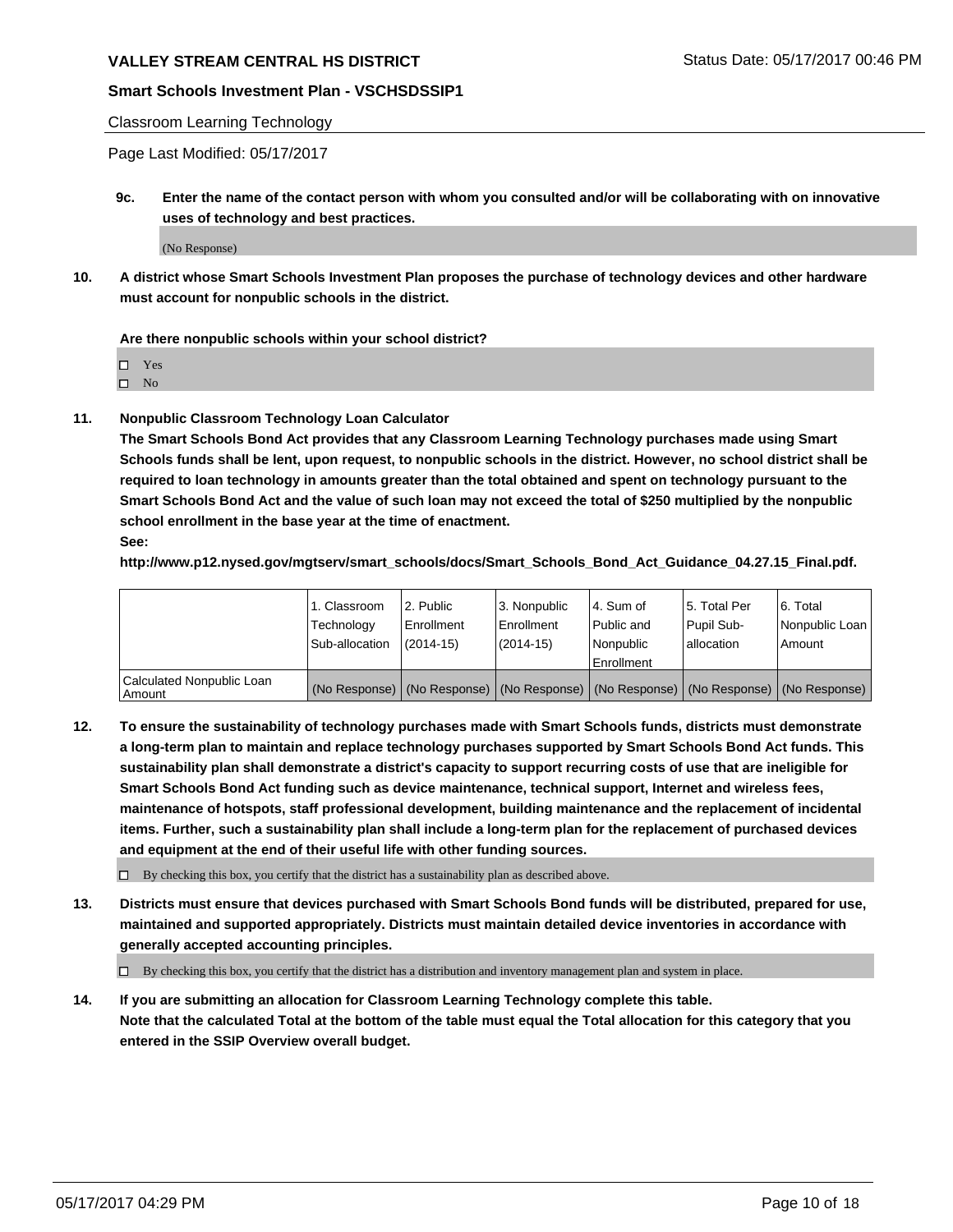# VALLEY STREAM CENTRAL HS DISTRICT **STATUS AND STATUS DATE: 05/17/2017 00:46 PM**

## **Smart Schools Investment Plan - VSCHSDSSIP1**

### Classroom Learning Technology

Page Last Modified: 05/17/2017

|                         | Sub-Allocation |
|-------------------------|----------------|
| Interactive Whiteboards | (No Response)  |
| Computer Servers        | (No Response)  |
| Desktop Computers       | (No Response)  |
| <b>Laptop Computers</b> | (No Response)  |
| <b>Tablet Computers</b> | (No Response)  |
| <b>Other Costs</b>      | (No Response)  |
| Totals:                 | 0              |

**15. Please detail the type, quantity, per unit cost and total cost of the eligible items under each sub-category. This is especially important for any expenditures listed under the "Other" category. All expenditures must be capital-bond eligible to be reimbursed through the SSBA. If you have any questions, please contact us directly through smartschools@nysed.gov.**

**Please specify in the "Item to be Purchased" field which specific expenditures and items are planned to meet the district's nonpublic loan requirement, if applicable.**

**NOTE: Wireless Access Points that will be loaned/purchased for nonpublic schools should ONLY be included in this category, not under School Connectivity, where public school districts would list them.**

| (No Response)                    | (No Response)        | (No Response) | (No Response) | (No Response)     |
|----------------------------------|----------------------|---------------|---------------|-------------------|
| each type.                       |                      |               |               |                   |
| Repeat to add another item under |                      |               |               |                   |
| ∣type.                           |                      |               |               |                   |
| Select the allowable expenditure | Item to be Purchased | Quantity      | Cost per Item | <b>Total Cost</b> |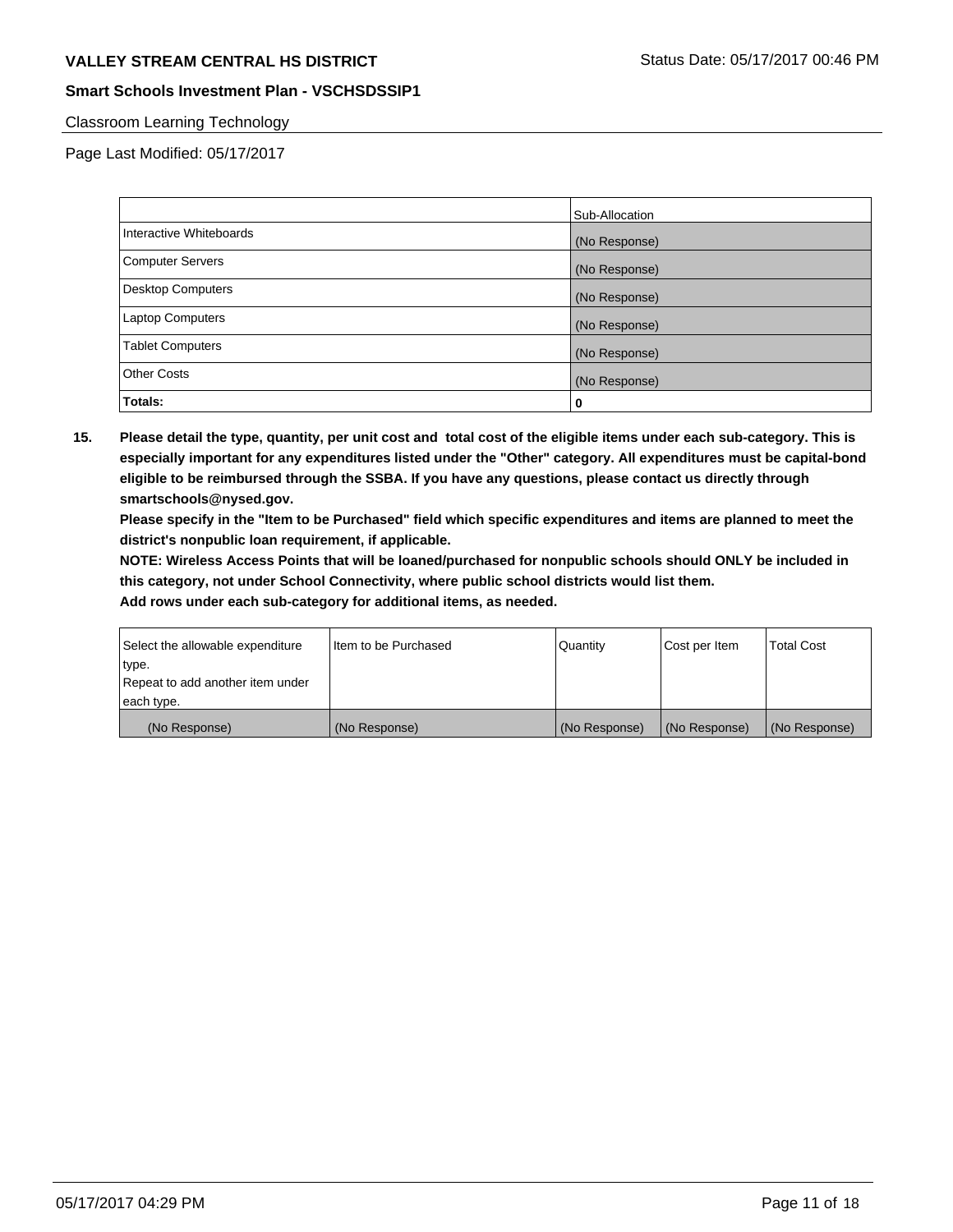#### Pre-Kindergarten Classrooms

Page Last Modified: 05/17/2017

### **Group 1**

**1. Provide information regarding how and where the district is currently serving pre-kindergarten students and justify the need for additional space with enrollment projections over 3 years.**

(No Response)

- **2. Describe the district's plan to construct, enhance or modernize education facilities to accommodate prekindergarten programs. Such plans must include:**
	- **Specific descriptions of what the district intends to do to each space;**
	- **An affirmation that pre-kindergarten classrooms will contain a minimum of 900 square feet per classroom;**
	- **The number of classrooms involved;**
	- **The approximate construction costs per classroom; and**
	- **Confirmation that the space is district-owned or has a long-term lease that exceeds the probable useful life of the improvements.**

(No Response)

**3. Smart Schools Bond Act funds may only be used for capital construction costs. Describe the type and amount of additional funds that will be required to support ineligible ongoing costs (e.g. instruction, supplies) associated with any additional pre-kindergarten classrooms that the district plans to add.**

(No Response)

**4. All plans and specifications for the erection, repair, enlargement or remodeling of school buildings in any public school district in the State must be reviewed and approved by the Commissioner. Districts that plan capital projects using their Smart Schools Bond Act funds will undergo a Preliminary Review Process by the Office of Facilities Planning.**

**Please indicate on a separate row each project number given to you by the Office of Facilities Planning.**

| Project Number |  |
|----------------|--|
| (No Response)  |  |

**5. If you have made an allocation for Pre-Kindergarten Classrooms, complete this table. Note that the calculated Total at the bottom of the table must equal the Total allocation for this category that you entered in the SSIP Overview overall budget.**

|                                          | Sub-Allocation |
|------------------------------------------|----------------|
| Construct Pre-K Classrooms               | (No Response)  |
| Enhance/Modernize Educational Facilities | (No Response)  |
| Other Costs                              | (No Response)  |
| Totals:                                  | 0              |

**6. Please detail the type, quantity, per unit cost and total cost of the eligible items under each sub-category. This is especially important for any expenditures listed under the "Other" category. All expenditures must be capital-bond eligible to be reimbursed through the SSBA. If you have any questions, please contact us directly through smartschools@nysed.gov.**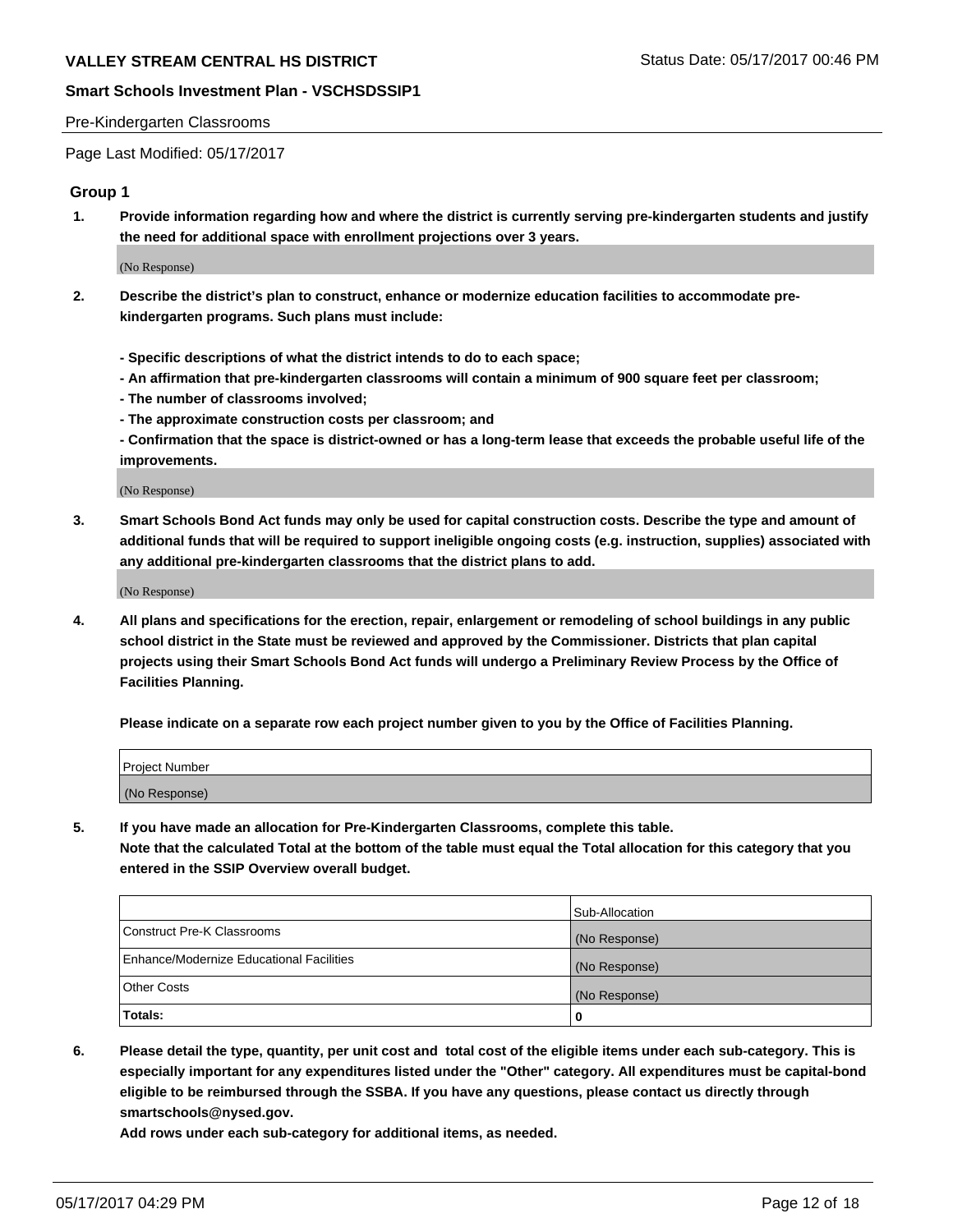# VALLEY STREAM CENTRAL HS DISTRICT **STATUS DATE: 05/17/2017 00:46 PM**

# **Smart Schools Investment Plan - VSCHSDSSIP1**

# Pre-Kindergarten Classrooms

| Select the allowable expenditure | Item to be purchased | Quantity      | Cost per Item | <b>Total Cost</b> |
|----------------------------------|----------------------|---------------|---------------|-------------------|
| type.                            |                      |               |               |                   |
| Repeat to add another item under |                      |               |               |                   |
| each type.                       |                      |               |               |                   |
| (No Response)                    | (No Response)        | (No Response) | (No Response) | (No Response)     |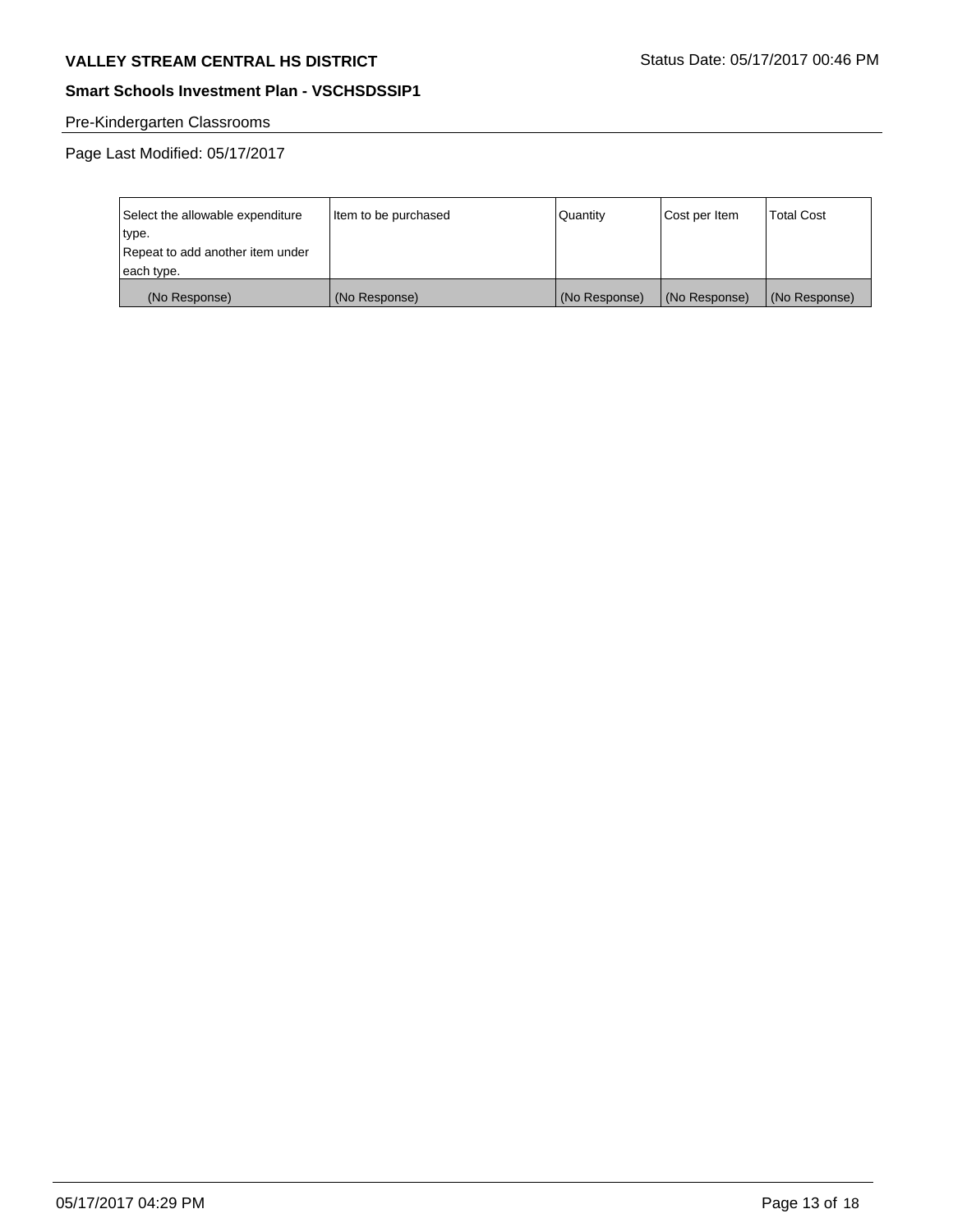#### Replace Transportable Classrooms

Page Last Modified: 05/17/2017

#### **Group 1**

**1. Describe the district's plan to construct, enhance or modernize education facilities to provide high-quality instructional space by replacing transportable classrooms.**

(No Response)

**2. All plans and specifications for the erection, repair, enlargement or remodeling of school buildings in any public school district in the State must be reviewed and approved by the Commissioner. Districts that plan capital projects using their Smart Schools Bond Act funds will undergo a Preliminary Review Process by the Office of Facilities Planning.**

**Please indicate on a separate row each project number given to you by the Office of Facilities Planning.**

| Project Number |  |
|----------------|--|
| (No Response)  |  |

**3. For large projects that seek to blend Smart Schools Bond Act dollars with other funds, please note that Smart Schools Bond Act funds can be allocated on a pro rata basis depending on the number of new classrooms built that directly replace transportable classroom units.**

**If a district seeks to blend Smart Schools Bond Act dollars with other funds describe below what other funds are being used and what portion of the money will be Smart Schools Bond Act funds.**

(No Response)

**4. If you have made an allocation for Replace Transportable Classrooms, complete this table. Note that the calculated Total at the bottom of the table must equal the Total allocation for this category that you entered in the SSIP Overview overall budget.**

|                                                | Sub-Allocation |
|------------------------------------------------|----------------|
| Construct New Instructional Space              | (No Response)  |
| Enhance/Modernize Existing Instructional Space | (No Response)  |
| Other Costs                                    | (No Response)  |
| Totals:                                        | $\Omega$       |

**5. Please detail the type, quantity, per unit cost and total cost of the eligible items under each sub-category. This is especially important for any expenditures listed under the "Other" category. All expenditures must be capital-bond eligible to be reimbursed through the SSBA. If you have any questions, please contact us directly through smartschools@nysed.gov.**

| Select the allowable expenditure | Item to be purchased | Quantity      | Cost per Item | <b>Total Cost</b> |
|----------------------------------|----------------------|---------------|---------------|-------------------|
| type.                            |                      |               |               |                   |
| Repeat to add another item under |                      |               |               |                   |
| each type.                       |                      |               |               |                   |
| (No Response)                    | (No Response)        | (No Response) | (No Response) | (No Response)     |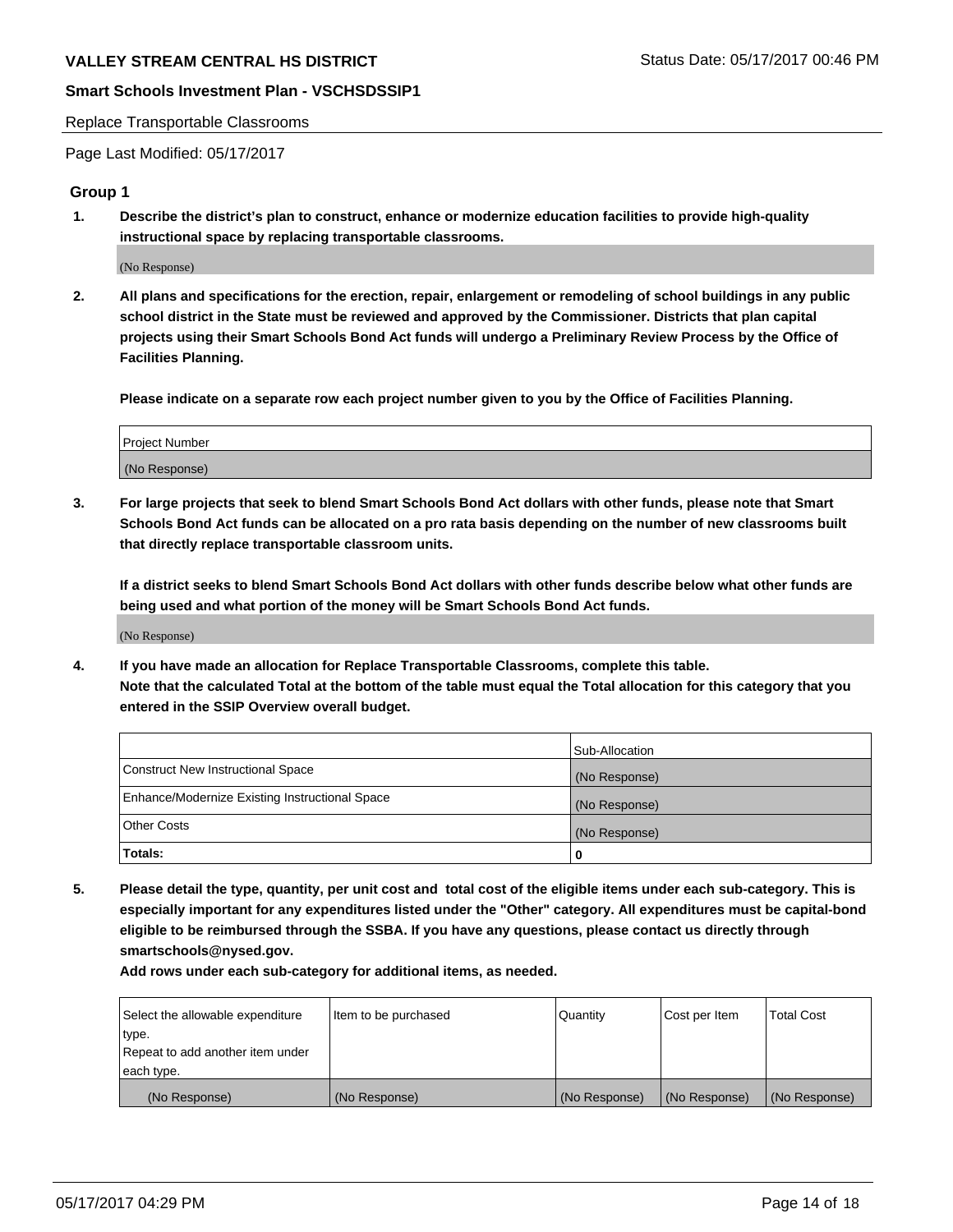#### High-Tech Security Features

Page Last Modified: 05/17/2017

## **Group 1**

**1. Describe how you intend to use Smart Schools Bond Act funds to install high-tech security features in school buildings and on school campuses.**

An educational program requires a safe and secure learning environment. The District, in consultation with its stakeholders and the Board of Education, has decided to use the NYS allocated SSBA monies entirely toward "High Tech Security Features" thus replacing very old low security doors with secure doors that include magnetic door controls and security compatible locking systems. Additionally, these doors replace non fire rated doors, installed before the current building codes, with doors that have the required fire ratings. The new doors, in this project, standardize the size of the glass panel on the door to conform with safety recommendations. The project will enhance safety and provide full "lock down" control capability.

The district firmly believes that this will not only be the best use of SSBA monies that will be paid for by NY State-wide stakeholders over a long time but will also greatly increase the safety and security of the inhabitants of our school buildings.

The District's Architects and Engineers for this project, BBS Architects, Landscape Architects, & Engineers have review both the terms of the SSBA High Tech requirements and the District's related needs and thereby, in consultation with interested local parties have developed the plans and specifications to harden the district's classroom and other key doors as described above.

**2. All plans and specifications for the erection, repair, enlargement or remodeling of school buildings in any public school district in the State must be reviewed and approved by the Commissioner. Districts that plan capital projects using their Smart Schools Bond Act funds will undergo a Preliminary Review Process by the Office of Facilities Planning.** 

**Please indicate on a separate row each project number given to you by the Office of Facilities Planning.**



- **3. Was your project deemed eligible for streamlined Review?**
	- **Ø** Yes

 $\square$  No

**3a. Districts with streamlined projects must certify that they have reviewed all installations with their licensed architect or engineer of record, and provide that person's name and license number. The licensed professional must review the products and proposed method of installation prior to implementation and review the work during and after completion in order to affirm that the work was code-compliant, if requested.**

 $\boxtimes$  By checking this box, you certify that the district has reviewed all installations with a licensed architect or engineer of record.

**4. Include the name and license number of the architect or engineer of record.**

| Name                                                         | License Number |
|--------------------------------------------------------------|----------------|
| Roger P. Smith, Burton, Behrendt and Smith (BBS) Architects, | 16514          |
| Landscape Architects, & Engineers, P.C.                      |                |

**5. If you have made an allocation for High-Tech Security Features, complete this table. Note that the calculated Total at the bottom of the table must equal the Total allocation for this category that you entered in the SSIP Overview overall budget.**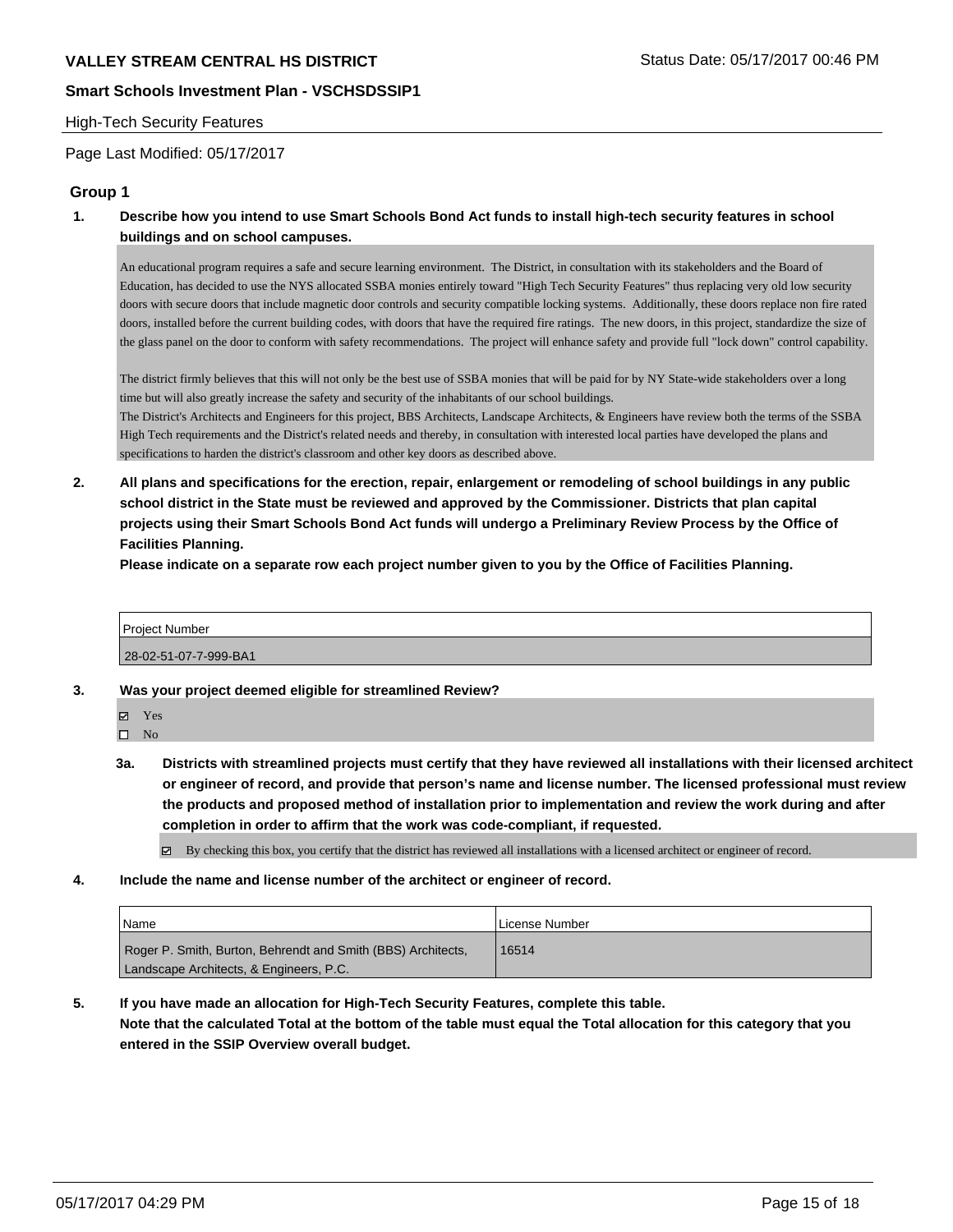# VALLEY STREAM CENTRAL HS DISTRICT **STATUS DATE: 05/17/2017 00:46 PM**

## **Smart Schools Investment Plan - VSCHSDSSIP1**

## High-Tech Security Features

Page Last Modified: 05/17/2017

|                                                      | Sub-Allocation |
|------------------------------------------------------|----------------|
| Capital-Intensive Security Project (Standard Review) | (No Response)  |
| <b>Electronic Security System</b>                    | (No Response)  |
| <b>Entry Control System</b>                          | (No Response)  |
| Approved Door Hardening Project                      | 1,605,182      |
| <b>Other Costs</b>                                   | 349,449        |
| Totals:                                              | 1,954,631      |

**6. Please detail the type, quantity, per unit cost and total cost of the eligible items under each sub-category. This is especially important for any expenditures listed under the "Other" category. All expenditures must be capital-bond eligible to be reimbursed through the SSBA. If you have any questions, please contact us directly through smartschools@nysed.gov.**

| Select the allowable expenditure | Item to be purchased                   | Quantity | Cost per Item | <b>Total Cost</b> |
|----------------------------------|----------------------------------------|----------|---------------|-------------------|
| type.                            |                                        |          |               |                   |
| Repeat to add another item under |                                        |          |               |                   |
| each type.                       |                                        |          |               |                   |
| Approved Door Hardening          | Interior Wood Veneer Doors             | 537      | 1,975         | 1,060,577         |
| Project                          |                                        |          |               |                   |
| Approved Door Hardening          | Magnetic Hold-open Hardware Tied to    | 268      | 2,032         | 544.605           |
| Project                          | Fire Alarm & Security Systems          |          |               |                   |
| <b>Other Costs</b>               | <b>Project Incidentals-Contingency</b> |          | 245,112       | 245,112           |
| <b>Other Costs</b>               | Fees - Architect & Engineering         |          | 104.337       | 104,337           |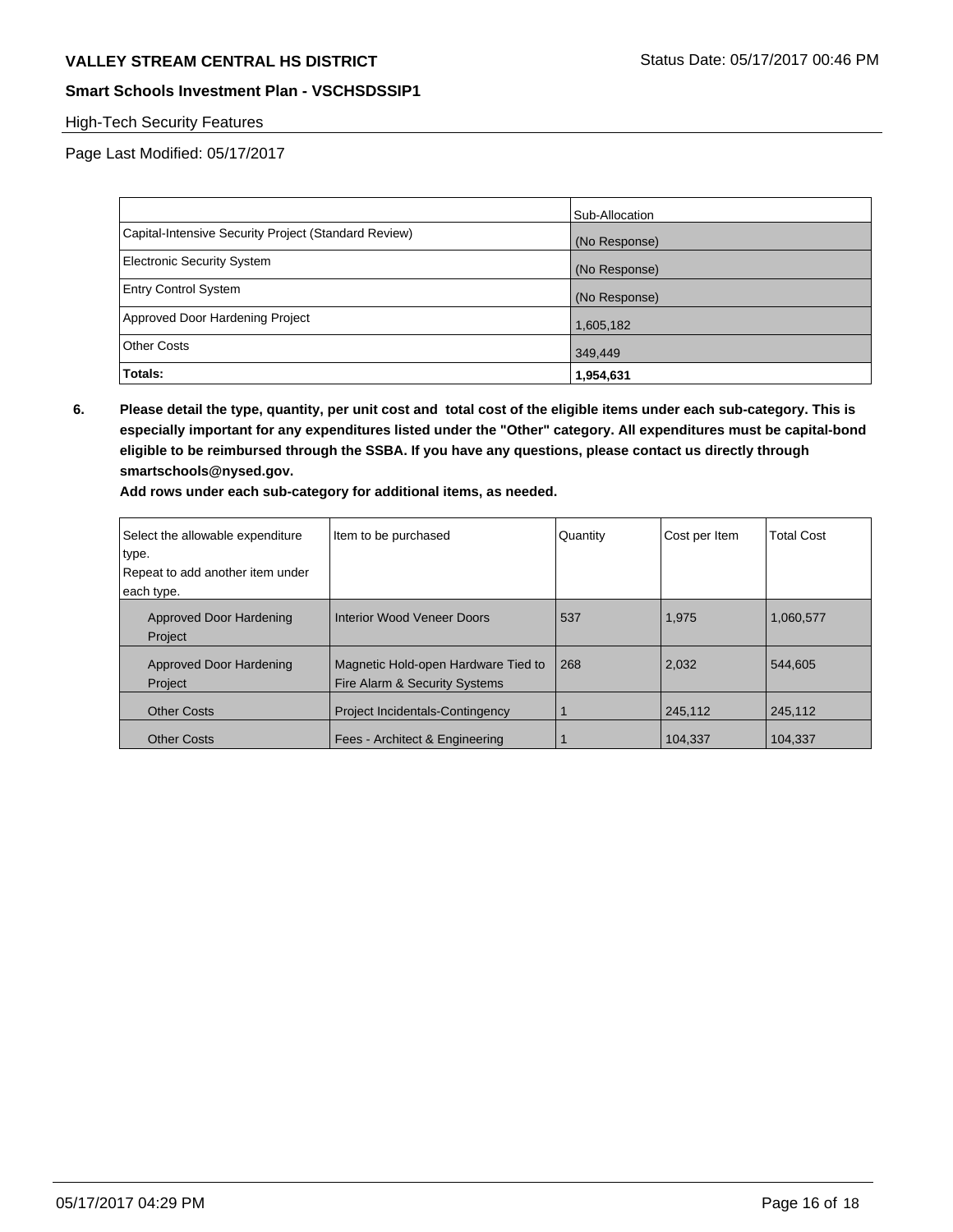Report